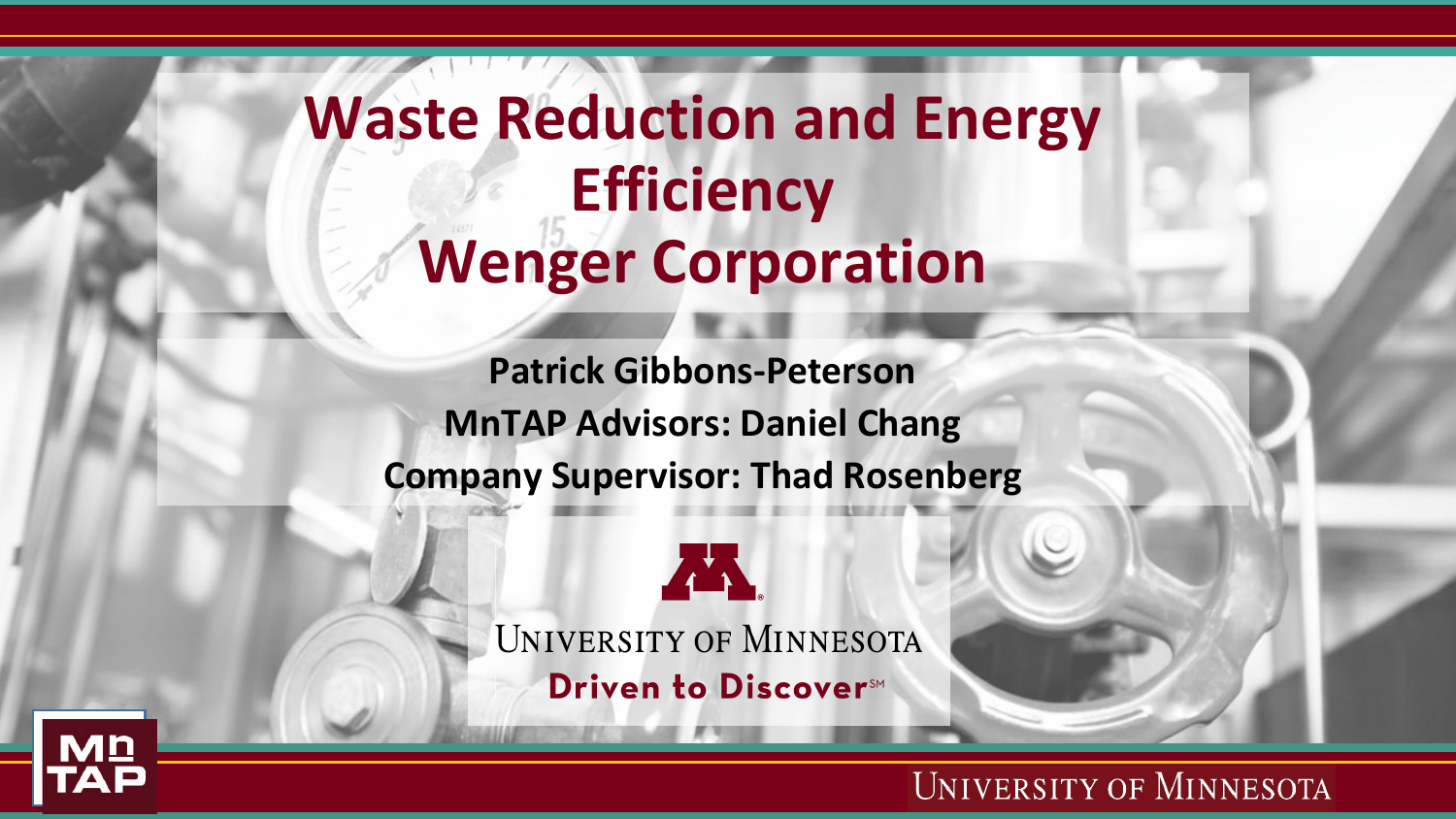# **Wenger Corporation Background**

- **Manufactures and sells products for music and theatre education, performing arts and athletics**
- •**Founded in 1946**
- •**Located in Owatonna, MN**
- •**Fun fact: Wenger Corp. has provided multiple locker room set ups to U of M sporting teams**



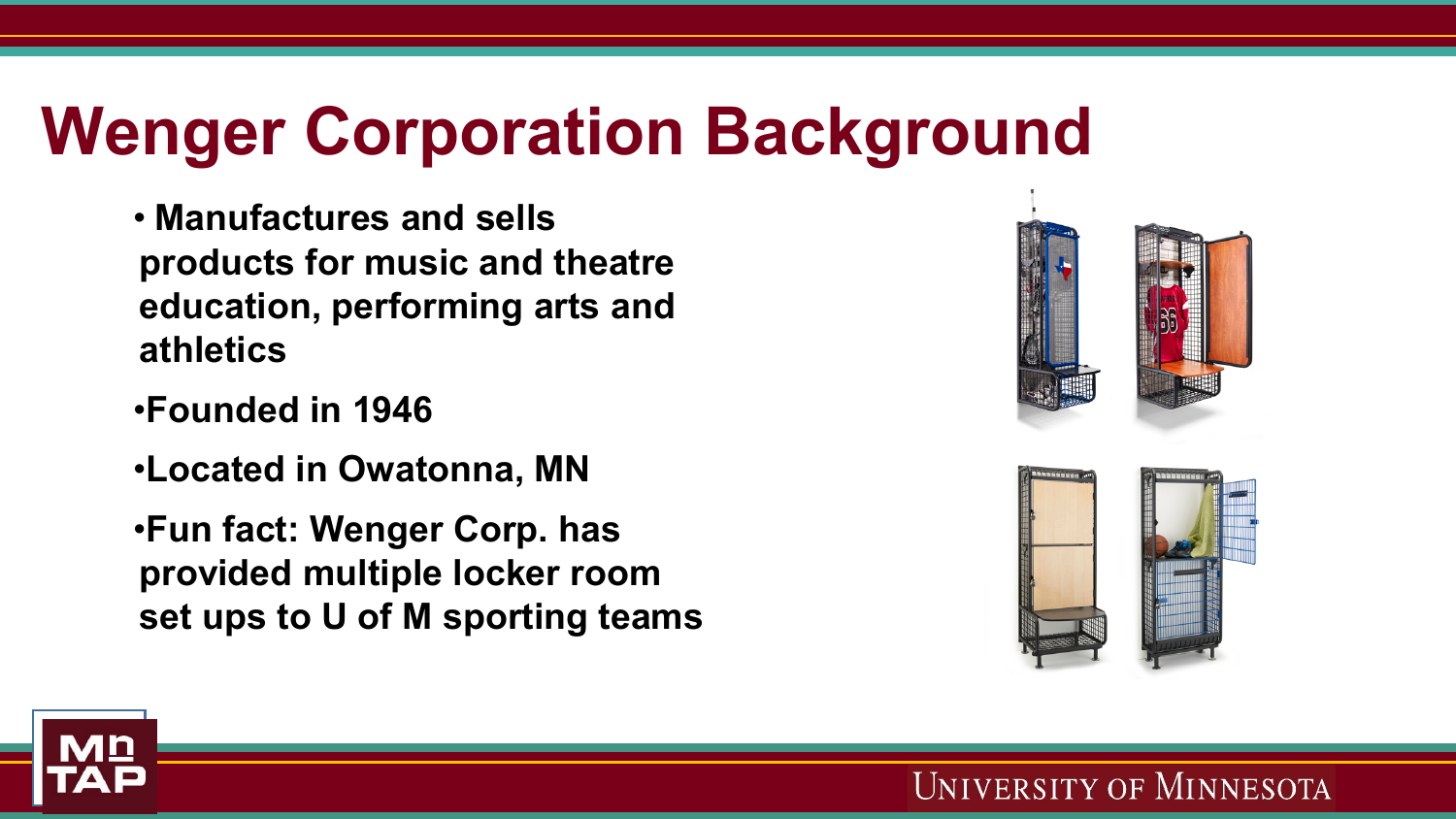# **Project Overview**

**Current Situation**

- •**1,200 tons of solid wood waste annually**
- •**Disposal at a local landfill**
- •**6.5 million kWh of electricity used annually**



**Goals**

- •**Reduce solid wood waste**
- •**Find a more economic and environmentally friendly disposal method**
- •**Decrease energy consumption by focusing on major equipment**

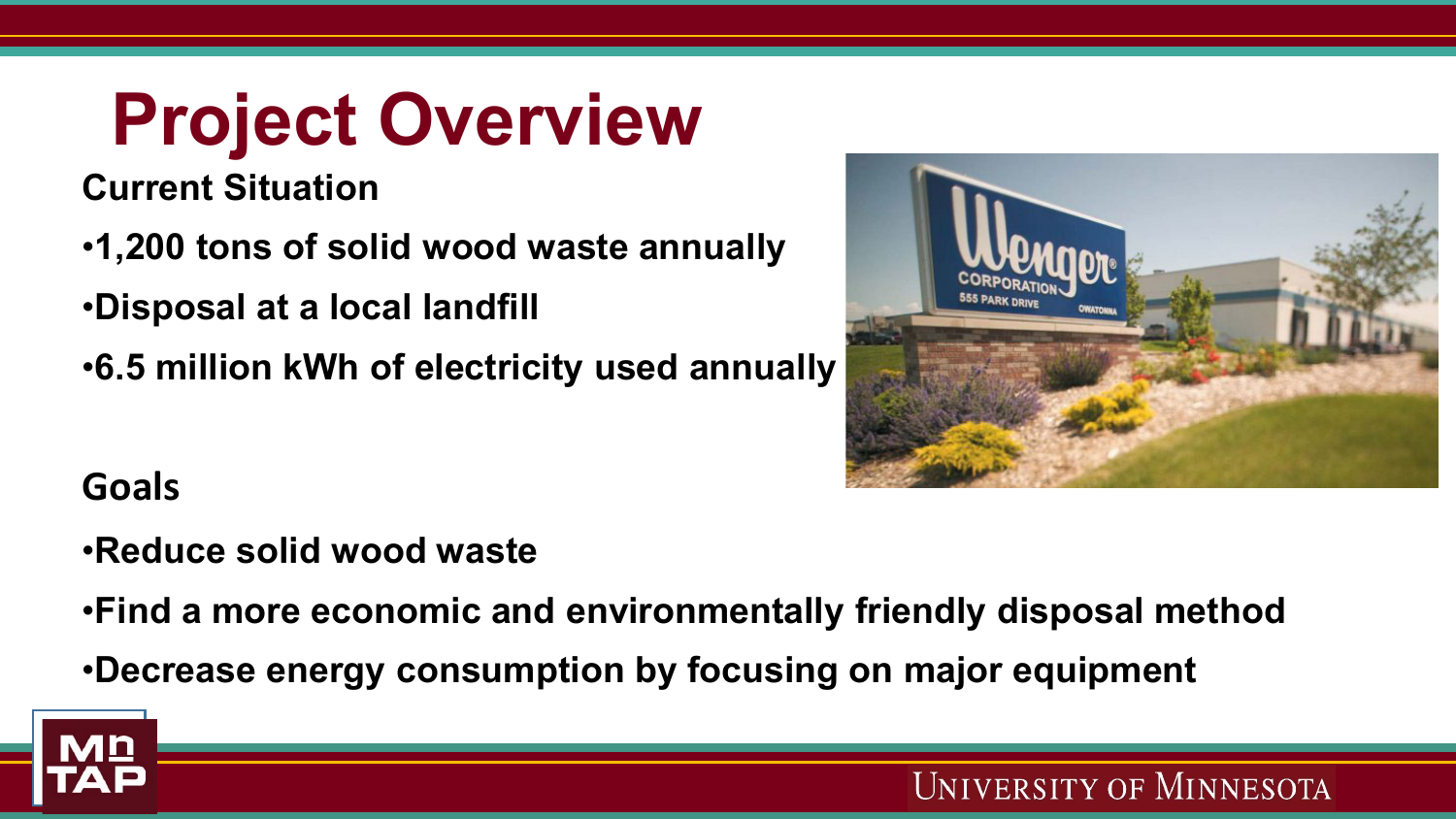## **Approach**

•**Observed wood waste producing processes and major energy using equipment**

•**Identified options that showed the most potential for opportunity**

•**Worked with staff, management and outside consultants to develop well rounded recommendations**



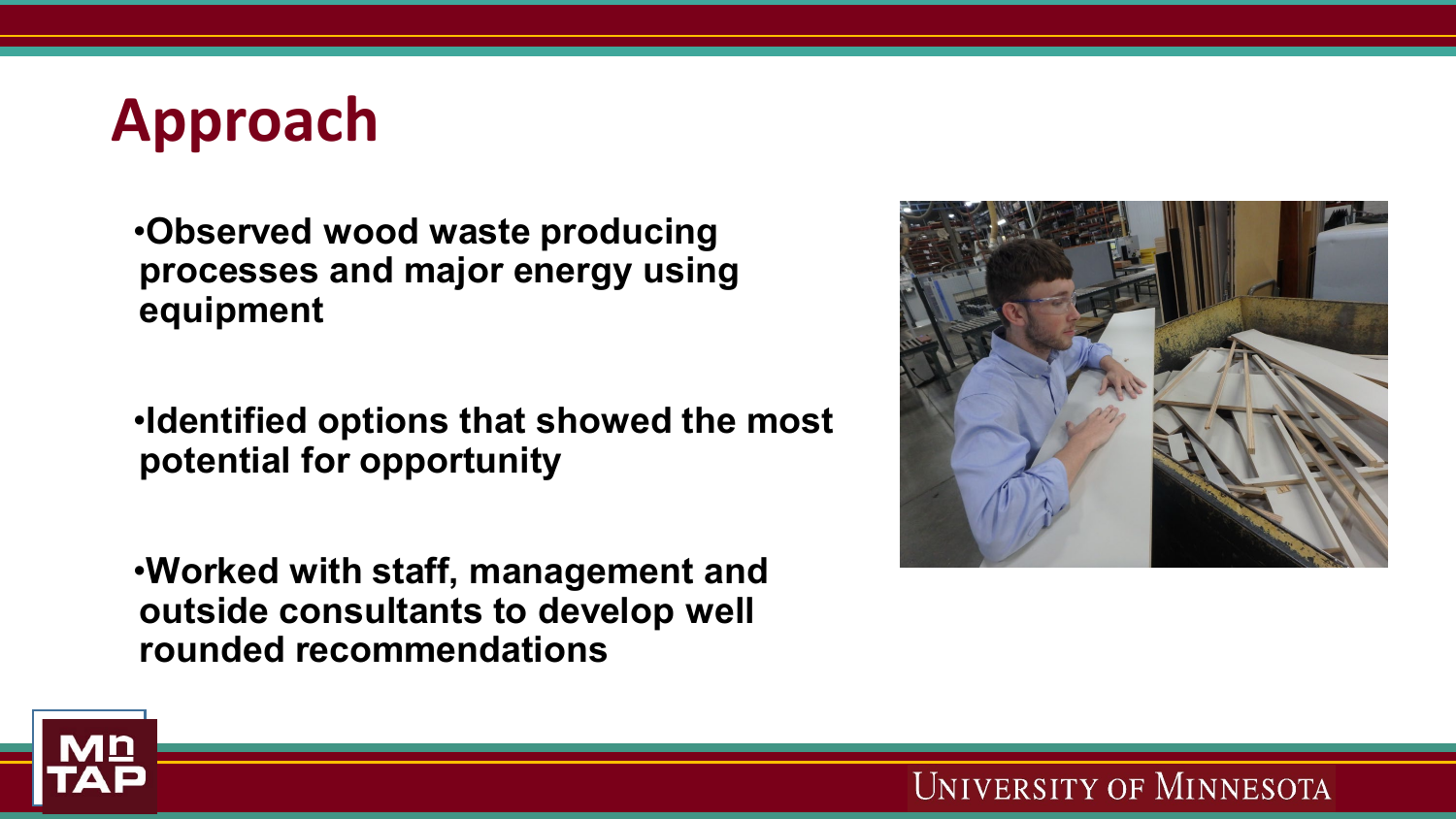### **Primary Recommendation Recycle Solid Wood Waste**

- •**Wenger Corp. lost services of the only local recycler**
- •**Researched alternative services**
- •**Worked with new vendor to identify new recycler on border of MN and WI**
- •**40-yard dumpster collection to semi-trailer dumpster**
- •**Overall expect to go from 210 loads and \$101,000 annually to 60 loads and \$56,000 annually**

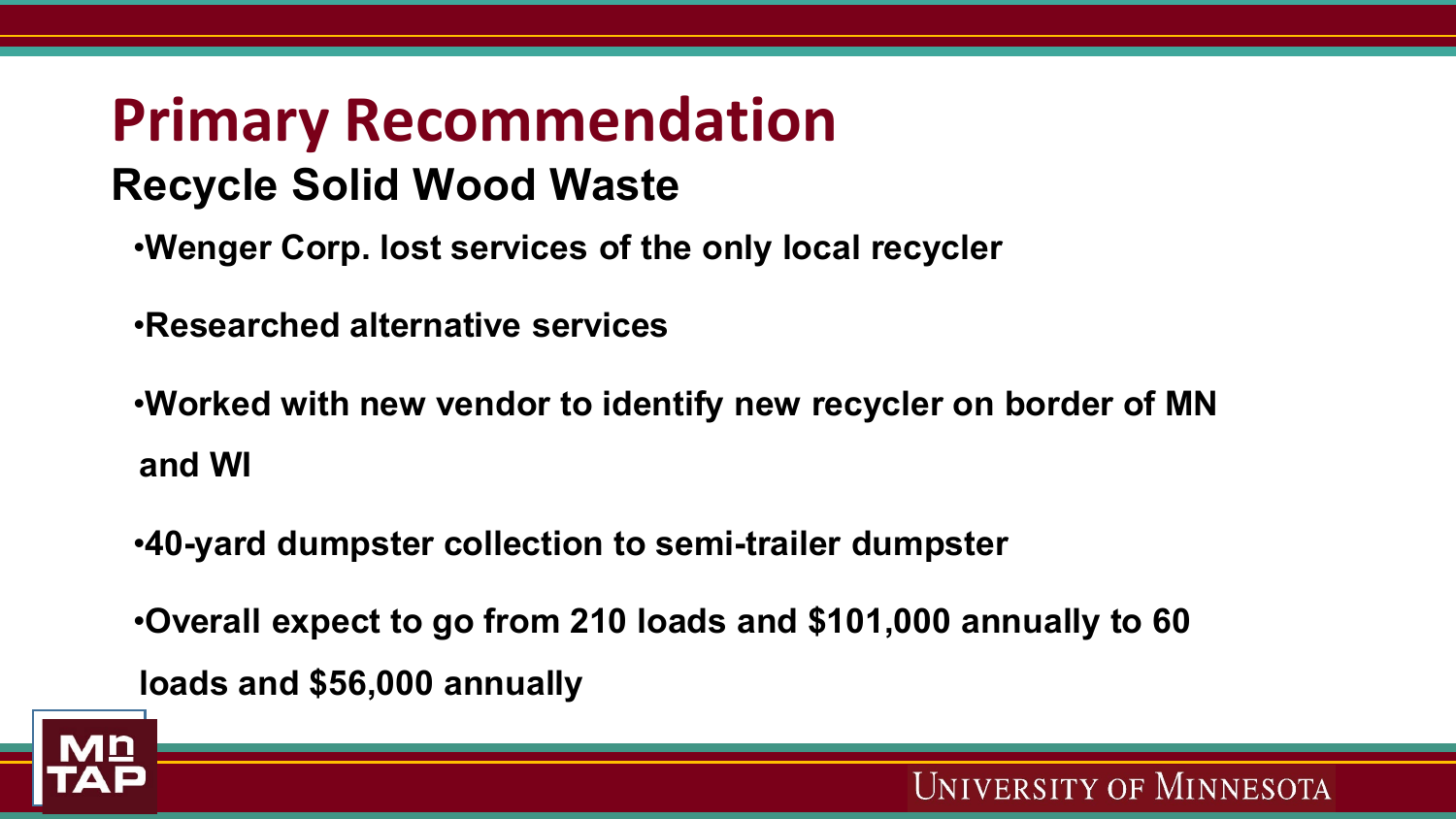### **Solutions**

| <b>Recommendation</b>                                           | <b>Annual reduction</b> | <b>Total cost</b> | <b>Annual savings</b> | <b>Payback period</b> | <b>Status</b> |
|-----------------------------------------------------------------|-------------------------|-------------------|-----------------------|-----------------------|---------------|
| Recycle wooden block spacers                                    | 37 tons wood            | \$0               | \$2,400               | $0$ days              | Implemented   |
| Recycle wood waste                                              | 1,200 tons wood         | \$0               | \$45,000              | $0$ days              | Implementing  |
| Lower compressed air system<br>pressure                         | 62,000 kWh              | \$0               | \$3,700               | $0$ days              | Recommended   |
| Reuse leftover heat from air<br>compressors                     | N/A                     | N/A               | N/A                   | N/A                   | Investigating |
| Upgrade office fluorescent bulbs<br>to LED                      | 36,200 kWh              | \$15,600          | \$5,100               | 3.1 years             | Recommended   |
| Upgrade exterior fluorescent<br>lights to LED                   | 36,400 kWh              | \$46,200          | \$10,000              | 4.6 years             | Recommended   |
| Minimize blow air guns for<br>cleaning                          | 117,100 kWh             | \$212             | \$6,900               | 12 days               | Recommended   |
| Change existing pneumatic hand<br>tools to electric equivalents | 296,270 kWh             | \$5,000           | \$17,500              | 3 months              | Recommended   |

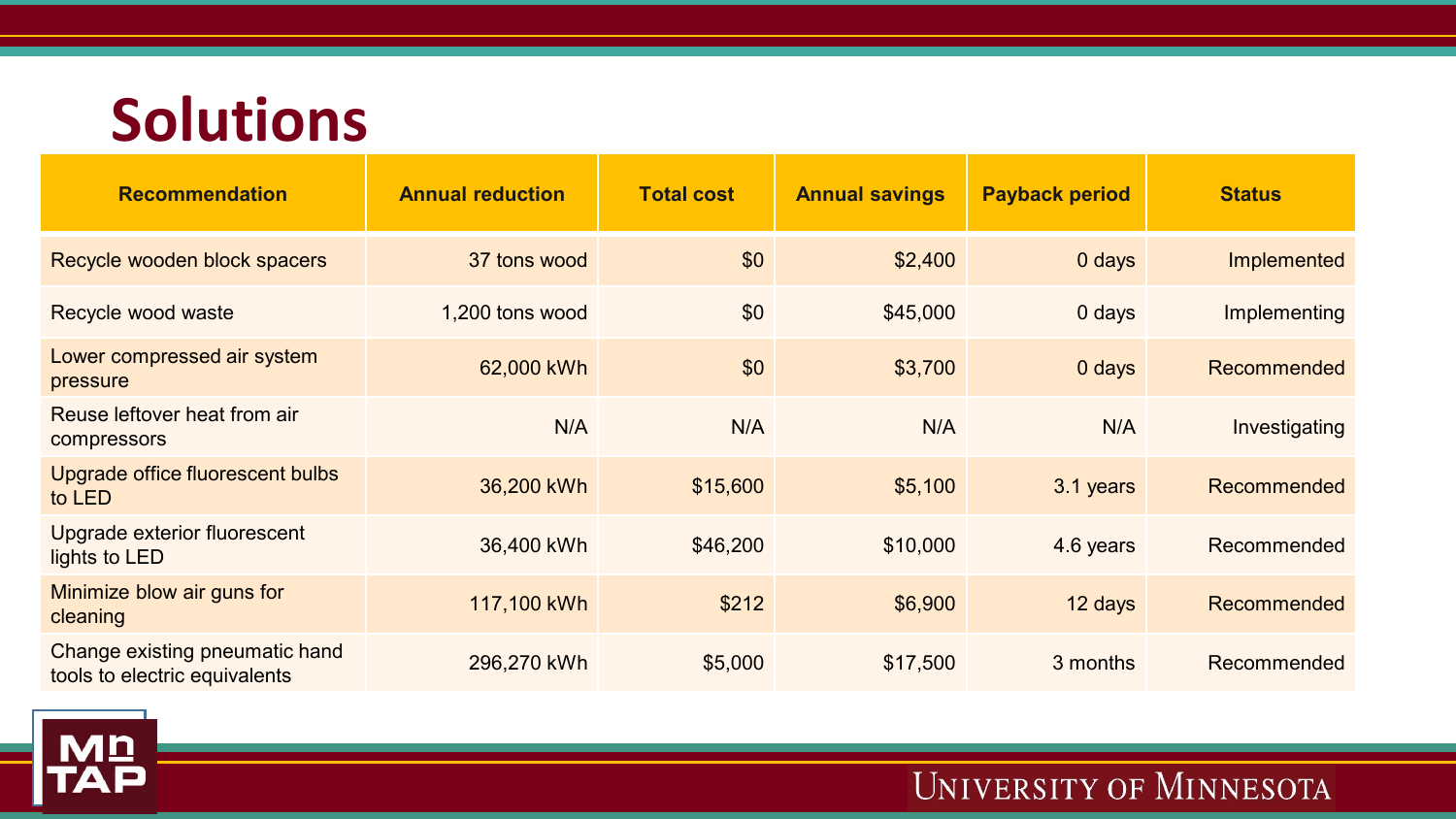### **Personal Benefits**

### •**Combined engineering knowledge with business mindset**

### •**When and where to apply skills**